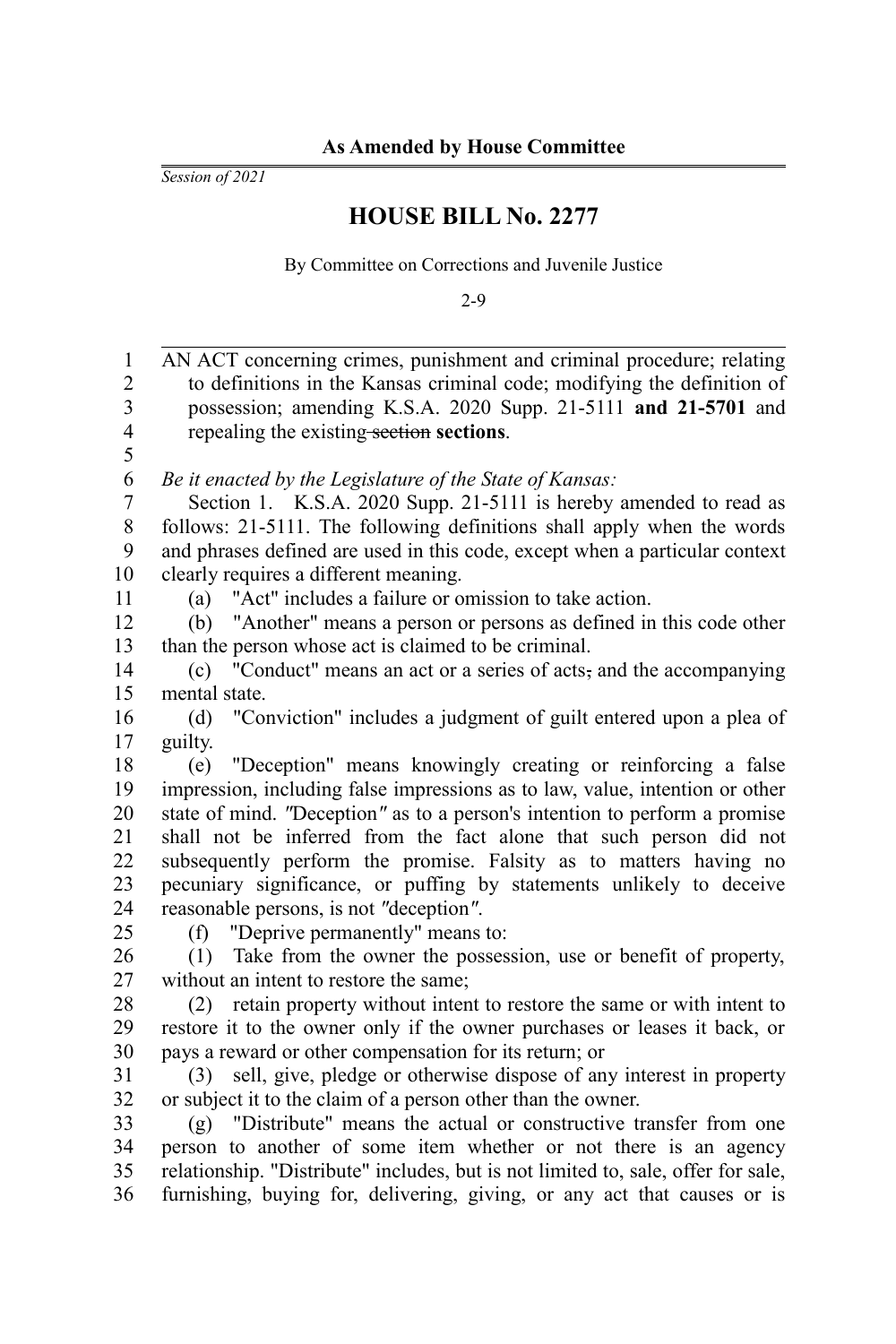intended to cause some item to be transferred from one person to another. "Distribute" does not include acts of administering, dispensing or prescribing a controlled substance as authorized by the pharmacy act of the state of Kansas, the uniform controlled substances act, or otherwise authorized by law. 1 2 3 4 5

6

(h) "DNA" means deoxyribonucleic acid.

(i) "Domestic violence" means an act or threatened act of violence against a person with whom the offender is involved or has been involved in a dating relationship, or an act or threatened act of violence against a family or household member by a family or household member. *"*Domestic violence*"* also includes any other crime committed against a person or against property, or any municipal ordinance violation against a person or against property, when directed against a person with whom the offender is involved or has been involved in a dating relationship or when directed against a family or household member by a family or household member. For the purposes of this definition: 7 8 9 10 11 12 13 14 15 16

(1) "Dating relationship" means a social relationship of a romantic nature. In addition to any other factors the court deems relevant, the trier of fact may consider the following when making a determination of whether a relationship exists or existed: Nature of the relationship, length of time the relationship existed, frequency of interaction between the parties and time since termination of the relationship, if applicable. 17 18 19 20 21 22

(2) "Family or household member" means persons 18 years of age or older who are spouses, former spouses, parents or stepparents and children or stepchildren, and persons who are presently residing together or have resided together in the past, and persons who have a child in common regardless of whether they have been married or have lived together at any time. *"*Family or household member*"* also includes a man and woman if the woman is pregnant and the man is alleged to be the father, regardless of whether they have been married or have lived together at any time. 23 24 25 26 27 28 29 30

(j) "Domestic violence offense" means any crime committed whereby the underlying factual basis includes an act of domestic violence. 31 32

(k) "Dwelling" means a building or portion thereof, a tent, a vehicle or other enclosed space which is used or intended for use as a human habitation, home or residence. 33 34 35

(l) "Expungement" means the sealing of records such that the records are unavailable except to the petitioner and criminal justice agencies as provided by K.S.A. 22-4701 et seq., and amendments thereto, and except as provided in this act. 36 37 38 39

(m) "Firearm" means any weapon designed or having the capacity to propel a projectile by force of an explosion or combustion. 40 41

(n) "Forcible felony" includes any treason, murder, voluntary manslaughter, rape, robbery, burglary, arson, kidnapping, aggravated 42 43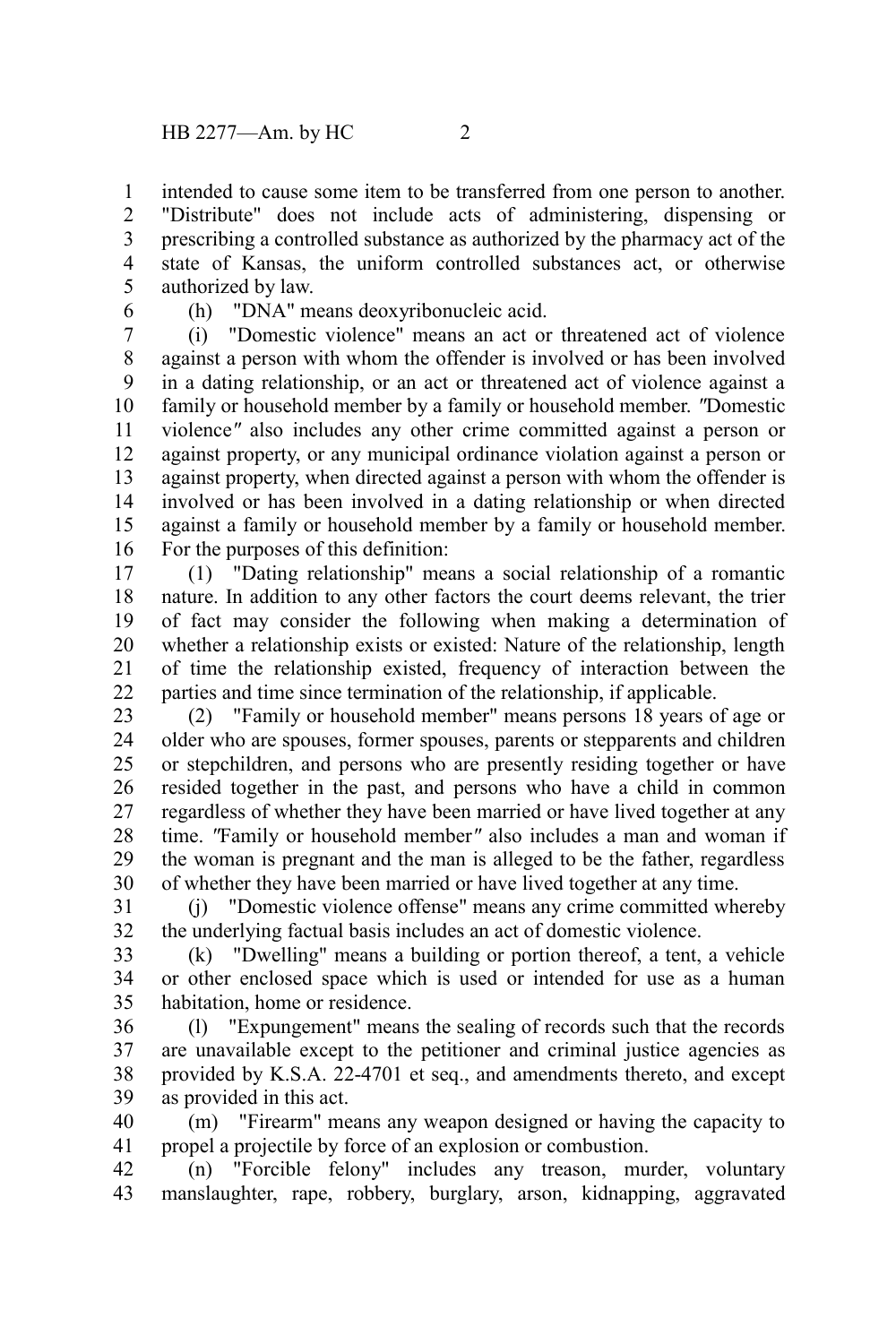battery, aggravated sodomy and any other felony which involves the use or threat of physical force or violence against any person. 1 2

(o) "Intent to defraud" means an intention to deceive another person, and to induce such other person, in reliance upon such deception, to assume, create, transfer, alter or terminate a right, obligation or power with reference to property. 3 4 5 6

7

(p) "Law enforcement officer" means:

(1) Any person who by virtue of such person's office or public employment is vested by law with a duty to maintain public order or to make arrests for crimes, whether that duty extends to all crimes or is limited to specific crimes; 8 9 10 11

(2) any officer of the Kansas department of corrections or, for the purposes of K.S.A. 2020 Supp. 21-5412 and subsection (d) of K.S.A.  $2020$ Supp. 21-5413*(d)*, and amendments thereto, any employee of the Kansas department of corrections; or 12 13 14 15

(3) any university police officer or campus police officer, as defined in K.S.A. 22-2401a, and amendments thereto. 16 17

(q) "Obtain" means to bring about a transfer of interest in or possession of property, whether to the offender or to another. 18 19

(r) "Obtains or exerts control" over property includes, but is not limited to, the taking, carrying away, sale, conveyance, transfer of title to, interest in, or possession of property. 20 21 22

23

(s) "Owner" means a person who has any interest in property.

(t) "Person" means an individual, public or private corporation, government, partnership, or unincorporated association. 24 25

(u) "Personal property" means goods, chattels, effects, evidences of rights in action and all written instruments by which any pecuniary obligation, or any right or title to property real or personal, shall be created, acknowledged, assigned, transferred, increased, defeated, discharged, or dismissed. 26 27 28 29 30

(v) "Possession" means *knowingly* having joint or exclusive control over an item with knowledge of or intent to have such control or knowingly keeping some item in a place where the person has some measure of access and right of control. 31 32 33 34

(w) "Property" means anything of value, tangible or intangible, real or personal. 35 36

(x) "Prosecution" means all legal proceedings by which a person's liability for a crime is determined. 37 38

(y) "Prosecutor" means the same as prosecuting attorney in K.S.A. 22-2202, and amendments thereto. 39 40

(z) "Public employee" is a person employed by or acting for the state or by or for a county, municipality or other subdivision or governmental instrumentality of the state for the purpose of exercising their respective 41 42 43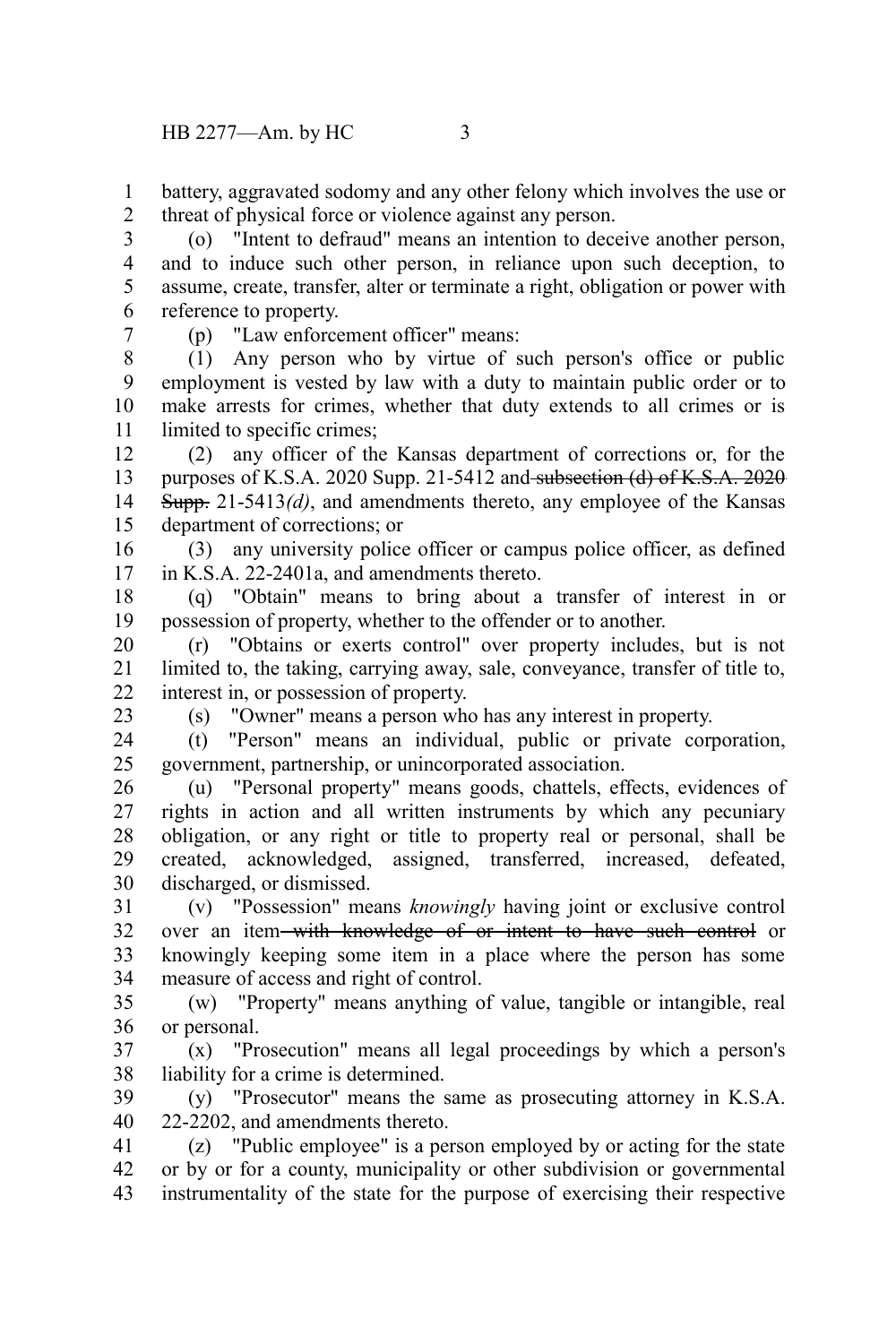powers and performing their respective duties, and who is not a "public officer<sup>"</sup> 1 2

(aa) "Public officer" includes the following, whether elected or appointed: 3 4

(1) An executive or administrative officer of the state, or a county, municipality or other subdivision or governmental instrumentality of or within the state; 5 6 7

(2) a member of the legislature or of a governing board of a county, municipality, or other subdivision of or within the state; 8 9

(3) a judicial officer, which shall include a judge of the district court, juror, master or any other person appointed by a judge or court to hear or determine a cause or controversy; 10 11 12

(4) a hearing officer, which shall include any person authorized by law or private agreement, to hear or determine a cause or controversy and who is not a judicial officer; 13 14 15

16

(5) a law enforcement officer; and

(6) any other person exercising the functions of a public officer under color of right. 17 18

(bb) "Real property" or "real estate" means every estate, interest, and right in lands, tenements and hereditaments. 19 20

(cc) "Solicit" or "solicitation" means to command, authorize, urge, incite, request or advise another to commit a crime. 21 22

(dd) "State" or "this state" means the state of Kansas and all land and water in respect to which the state of Kansas has either exclusive or concurrent jurisdiction, and the air space above such land and water. "Other state" means any state or territory of the United States, the District of Columbia and the Commonwealth of Puerto Rico. 23 24 25 26 27

(ee) "Stolen property" means property over which control has been obtained by theft. 28 29

(ff) "Threat" means a communicated intent to inflict physical or other harm on any person or on property. 30 31

(gg) "Written instrument" means any paper, document or other instrument containing written or printed matter or the equivalent thereof, used for purposes of reciting, embodying, conveying or recording information, and any money, token, stamp, seal, badge, trademark, or other evidence or symbol of value, right, privilege or identification, which *that* is capable of being used to the advantage or disadvantage of some person. 32 33 34 35 36 37

**Sec. 2. K.S.A. 2020 Supp. 21-5701 is hereby amended to read as follows: 21-5701. As used in K.S.A. 2020 Supp. 21-5701 through 21- 5717, and amendments thereto: (a) "Controlled substance" means any drug, substance or immediate precursor included in any of the schedules designated in K.S.A. 65-4105, 65-4107, 65-4109, 65-4111 and 65-4113, and amendments thereto.** 38 39 40 41 42 43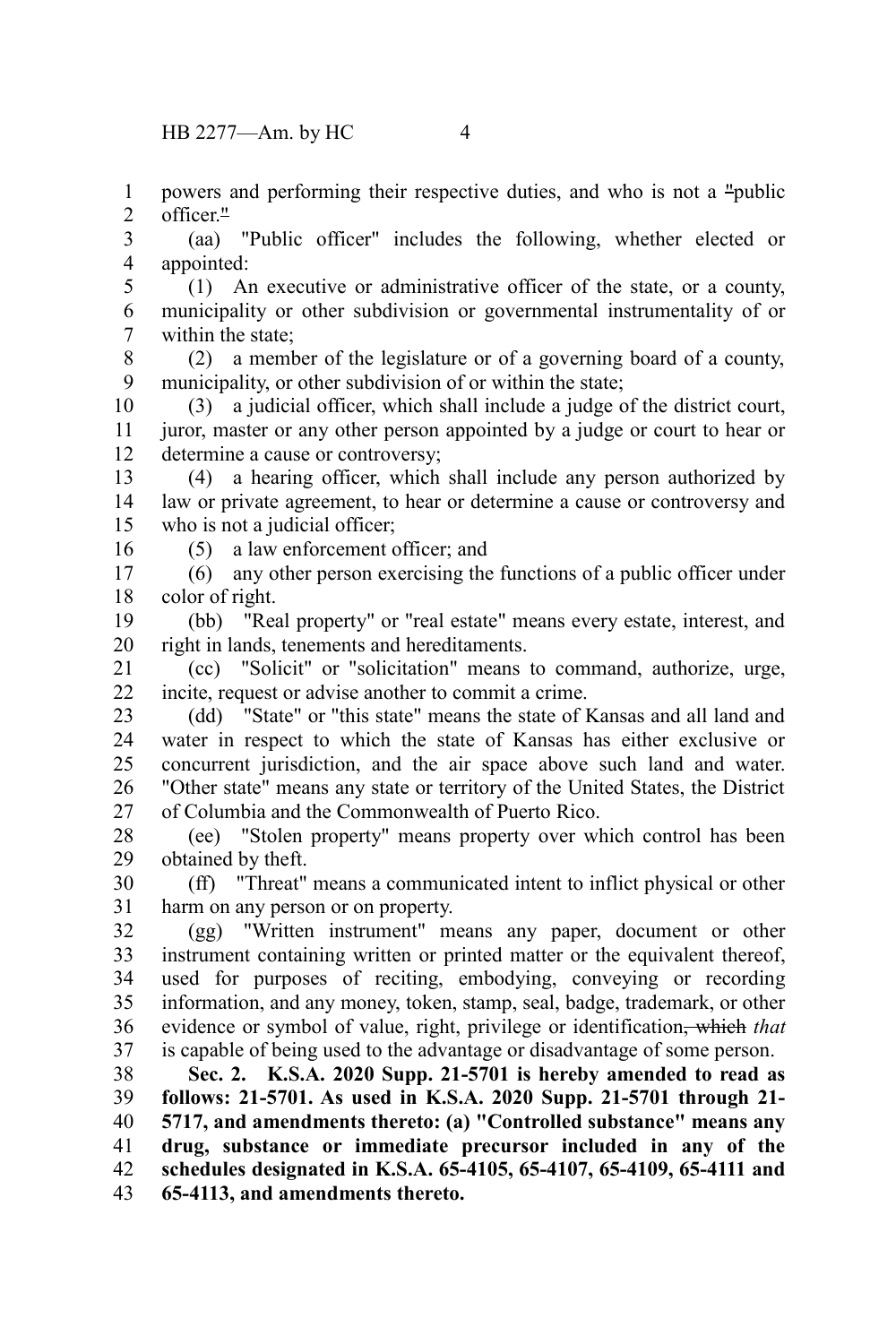**(b) (1) "Controlled substance analog" means a substance that is intended for human consumption, and at least one of the following:** 1 2

3 4

5 6

**(A) The chemical structure of the substance is substantially similar to the chemical structure of a controlled substance listed in or added to the schedules designated in K.S.A. 65-4105 or 65-4107, and amendments thereto;**

**(B) the substance has a stimulant, depressant or hallucinogenic effect on the central nervous system substantially similar to the stimulant, depressant or hallucinogenic effect on the central nervous system of a controlled substance included in the schedules designated in K.S.A. 65-4105 or 65-4107, and amendments thereto; or** 7 8 9 10 11

**(C) with respect to a particular individual, such individual represents or intends the substance to have a stimulant, depressant or hallucinogenic effect on the central nervous system substantially similar to the stimulant, depressant or hallucinogenic effect on the central nervous system of a controlled substance included in the schedules designated in K.S.A. 65-4105 or 65-4107, and amendments thereto.** 12 13 14 15 16 17 18

19

**(2) "Controlled substance analog" does not include:**

20

**(A) A controlled substance;**

**(B) a substance for which there is an approved new drug application; or** 21 22

**(C) a substance with respect to which an exemption is in effect for investigational use by a particular person under section 505 of the federal food, drug, and cosmetic act, 21 U.S.C. § 355, to the extent conduct with respect to the substance is permitted by the exemption.** 23 24 25 26

**(c) "Cultivate" means the planting or promotion of growth of five or more plants that contain or can produce controlled substances.** 27 28

**(d) "Distribute" means the actual, constructive or attempted transfer from one person to another of some item whether or not there is an agency relationship. "Distribute" includes, but is not limited to, sale, offer for sale or any act that causes some item to be transferred from one person to another. "Distribute" does not include acts of administering, dispensing or prescribing a controlled substance as authorized by the pharmacy act of the state of Kansas, the uniform controlled substances act or otherwise authorized by law.** 29 30 31 32 33 34 35 36

37

**(e) "Drug" means:**

**(1) Substances recognized as drugs in the official United States pharmacopeia, official homeopathic pharmacopoeia of the United States or official national formulary or any supplement to any of them;** 38 39 40 41

**(2) substances intended for use in the diagnosis, cure, mitigation, treatment or prevention of disease in humans or animals;** 42 43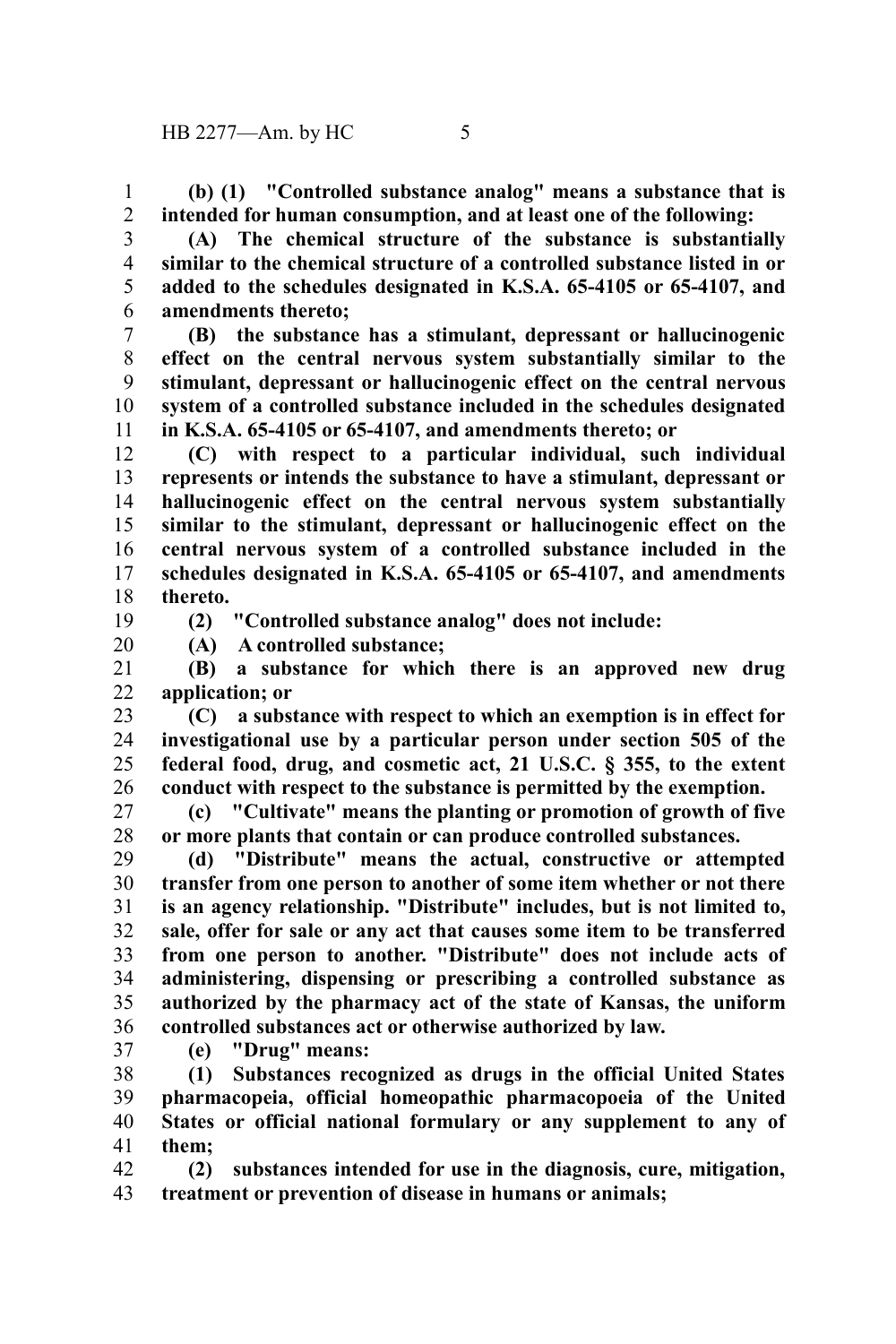**(3) substances, other than food, intended to affect the structure or any function of the body of humans or animals; and** 1 2

**(4) substances intended for use as a component of any article specified in paragraph (1), (2) or (3). It does not include devices or their components, parts or accessories.** 3 4 5

**(f) "Drug paraphernalia" means all equipment and materials of any kind that are used, or primarily intended or designed for use in planting, propagating, cultivating, growing, harvesting, manufacturing, compounding, converting, producing, processing, preparing, testing, analyzing, packaging, repackaging, storing, containing, concealing, injecting, ingesting, inhaling or otherwise introducing into the human body a controlled substance and in violation of this act. "Drug paraphernalia" shall include, but is not limited to:** 6 7 8 9 10 11 12 13 14

**(1) Kits used or intended for use in planting, propagating, cultivating, growing or harvesting any species of plant that is a controlled substance or from which a controlled substance can be derived;** 15 16 17 18

**(2) kits used or intended for use in manufacturing, compounding, converting, producing, processing or preparing controlled substances;** 19 20

**(3) isomerization devices used or intended for use in increasing the potency of any species of plant that is a controlled substance;** 21 22

**(4) testing equipment used or intended for use in identifying or in analyzing the strength, effectiveness or purity of controlled substances;** 23 24 25

**(5) scales and balances used or intended for use in weighing or measuring controlled substances;** 26 27

**(6) diluents and adulterants, including, but not limited to, quinine hydrochloride, mannitol, mannite, dextrose and lactose that are used or intended for use in cutting controlled substances;** 28 29 30

**(7) separation gins and sifters used or intended for use in removing twigs and seeds from or otherwise cleaning or refining marijuana;** 31 32 33

**(8) blenders, bowls, containers, spoons and mixing devices used or intended for use in compounding controlled substances;** 34 35

**(9) capsules, balloons, envelopes, bags and other containers used or intended for use in packaging small quantities of controlled substances;** 36 37 38

**(10) containers and other objects used or intended for use in storing or concealing controlled substances;** 39 40

**(11) hypodermic syringes, needles and other objects used or intended for use in parenterally injecting controlled substances into the human body;** 41 42 43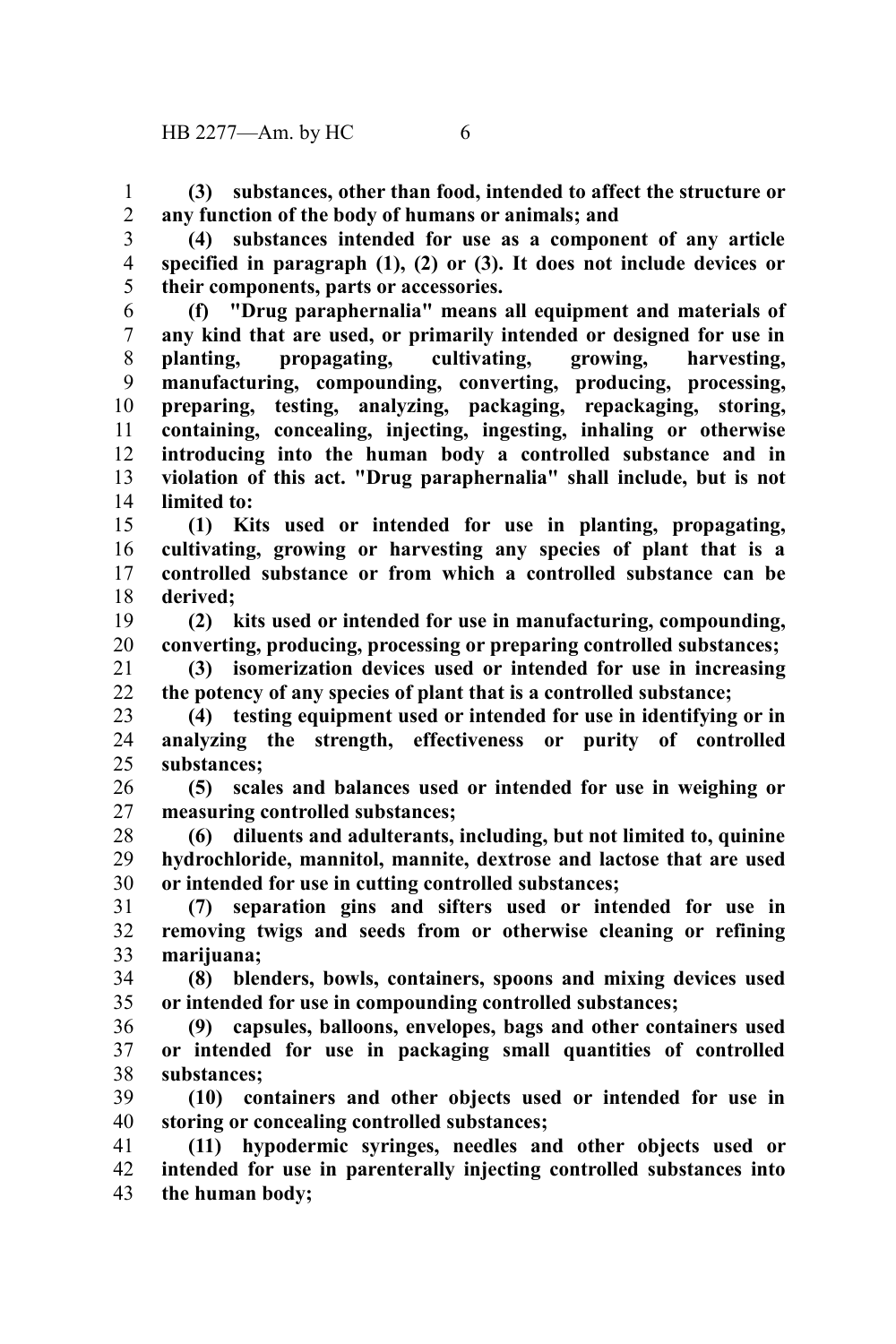**(12) objects used or primarily intended or designed for use in ingesting, inhaling or otherwise introducing marijuana, cocaine, hashish, hashish oil, phencyclidine (PCP), methamphetamine or amphetamine into the human body, such as:** 1 2 3 4

**(A) Metal, wooden, acrylic, glass, stone, plastic or ceramic pipes with or without screens, permanent screens, hashish heads or punctured metal bowls;** 5 6 7

**(B) water pipes, bongs or smoking pipes designed to draw smoke through water or another cooling device;** 8 9

**(C) carburetion pipes, glass or other heat resistant tubes or any other device used, intended to be used or designed to be used to cause vaporization of a controlled substance for inhalation;** 10 11 12

13

17

**(D) smoking and carburetion masks;**

**(E) roach clips, objects used to hold burning material, such as a marijuana cigarette, that has become too small or too short to be held in the hand;** 14 15 16

**(F) miniature cocaine spoons and cocaine vials;**

**(G) chamber smoking pipes;** 18

**(I) electric smoking pipes;** 20

**(J) air-driven smoking pipes;** 21

**(K) chillums;**  $22$ 

**(L) bongs;** 23

**(M) ice pipes or chillers;** 24

**(N) any smoking pipe manufactured to disguise its intended purpose;** 25 26

**(O) wired cigarette papers; or** 27

**(P) cocaine freebase kits.** 28

**"Drug paraphernalia" shall not include any products, chemicals or materials described in K.S.A. 2020 Supp. 21-5709(a), and amendments thereto.** 29 30 31

**(g) "Immediate precursor" means a substance that the state board of pharmacy has found to be and by rules and regulations designates as being the principal compound commonly used or produced primarily for use and that is an immediate chemical intermediary used or likely to be used in the manufacture of a controlled substance, the control of which is necessary to prevent, curtail or limit manufacture.** 32 33 34 35 36 37 38

39

**(h) "Isomer" means all enantiomers and diastereomers.**

**(i) "Manufacture" means the production, preparation, propagation, compounding, conversion or processing of a controlled substance either directly or indirectly or by extraction from substances of natural origin or independently by means of chemical** 40 41 42 43

**(H) carburetor smoking pipes;** 19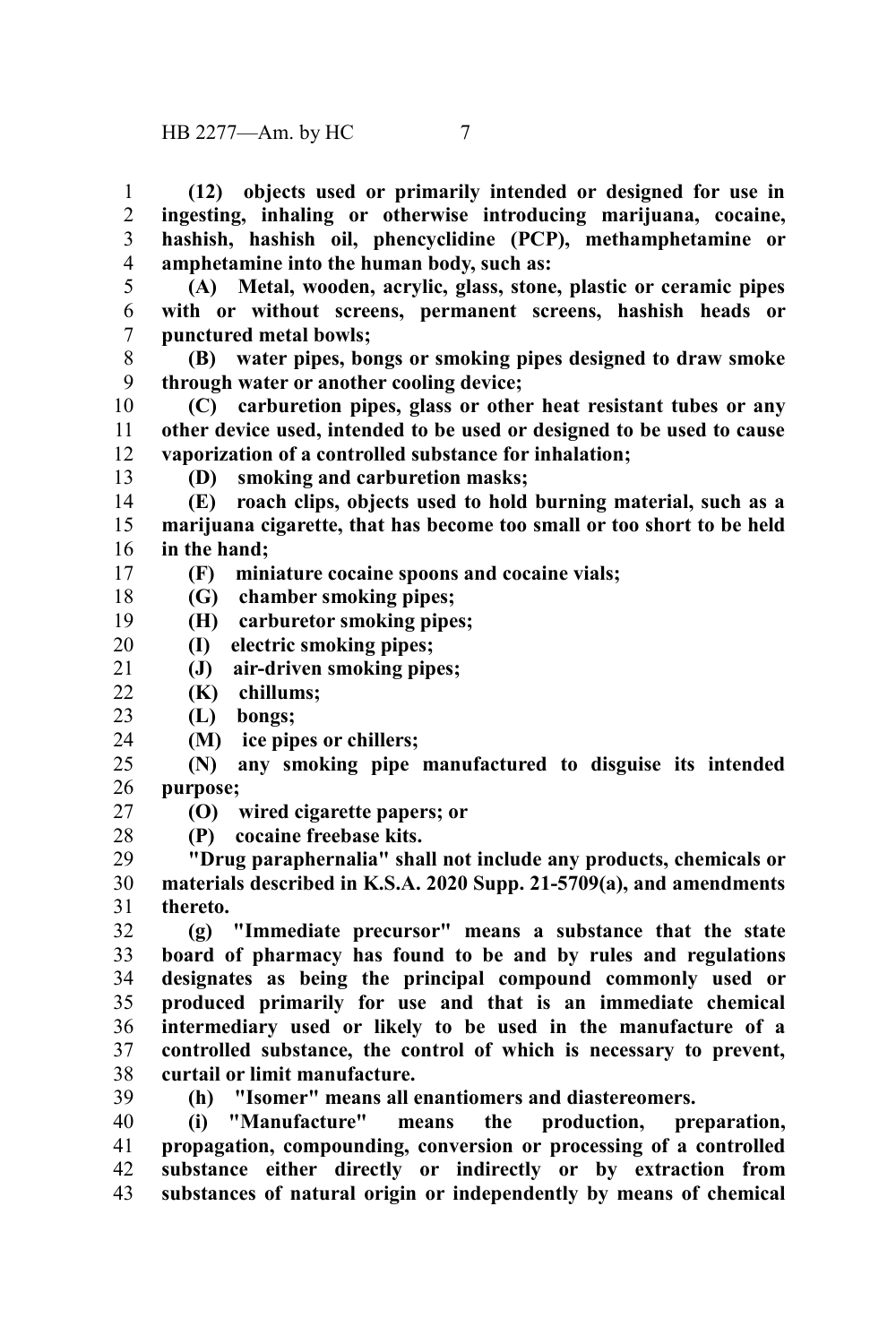**synthesis or by a combination of extraction and chemical synthesis. "Manufacture" does not include:** 1 2

**(1) The preparation or compounding of a controlled substance by an individual for the individual's own lawful use or the preparation, compounding, packaging or labeling of a controlled substance:** 3 4 5

**(A) By a practitioner or the practitioner's agent pursuant to a lawful order of a practitioner as an incident to the practitioner's administering or dispensing of a controlled substance in the course of the practitioner's professional practice; or** 6 7 8 9

**(B) by a practitioner or by the practitioner's authorized agent under such practitioner's supervision for the purpose of or as an incident to research, teaching or chemical analysis or by a pharmacist or medical care facility as an incident to dispensing of a controlled substance; or** 10 11 12 13 14

**(2) the addition of diluents or adulterants, including, but not limited to, quinine hydrochloride, mannitol, mannite, dextrose or lactose that are intended for use in cutting a controlled substance.** 15 16 17

**(j) "Marijuana" means all parts of all varieties of the plant Cannabis whether growing or not, the seeds thereof, the resin extracted from any part of the plant and every compound, manufacture, salt, derivative, mixture or preparation of the plant, its seeds or resin. "Marijuana" does not include: (1) The mature stalks of the plant, fiber produced from the stalks, oil or cake made from the seeds of the plant, any other compound, manufacture, salt, derivative, mixture or preparation of the mature stalks, except the resin extracted therefrom, fiber, oil or cake or the sterilized seed of the plant that is incapable of germination; (2) any substance listed in schedules II through V of the uniform controlled substances act; (3) cannabidiol (other trade name: 2-[(3-methyl-6-(1-methylethenyl)-2-cyclohexen-1 yl]-5-pentyl-1,3-benzenediol); or (4) industrial hemp as defined in K.S.A. 2020 Supp. 2-3901, and amendments thereto, when cultivated, produced, possessed or used for activities authorized by the commercial industrial hemp act.** 18 19 20 21 22 23 24 25 26 27 28 29 30 31 32 33

34

**(k) "Minor" means a person under 18 years of age.**

**(l) "Narcotic drug" means any of the following whether produced directly or indirectly by extraction from substances of vegetable origin or independently by means of chemical synthesis or by a combination of extraction and chemical synthesis:** 35 36 37 38

**(1) Opium and opiate and any salt, compound, derivative or preparation of opium or opiate;** 39 40

**(2) any salt, compound, isomer, derivative or preparation thereof that is chemically equivalent or identical with any of the substances referred to in paragraph (1) but not including the isoquinoline** 41 42 43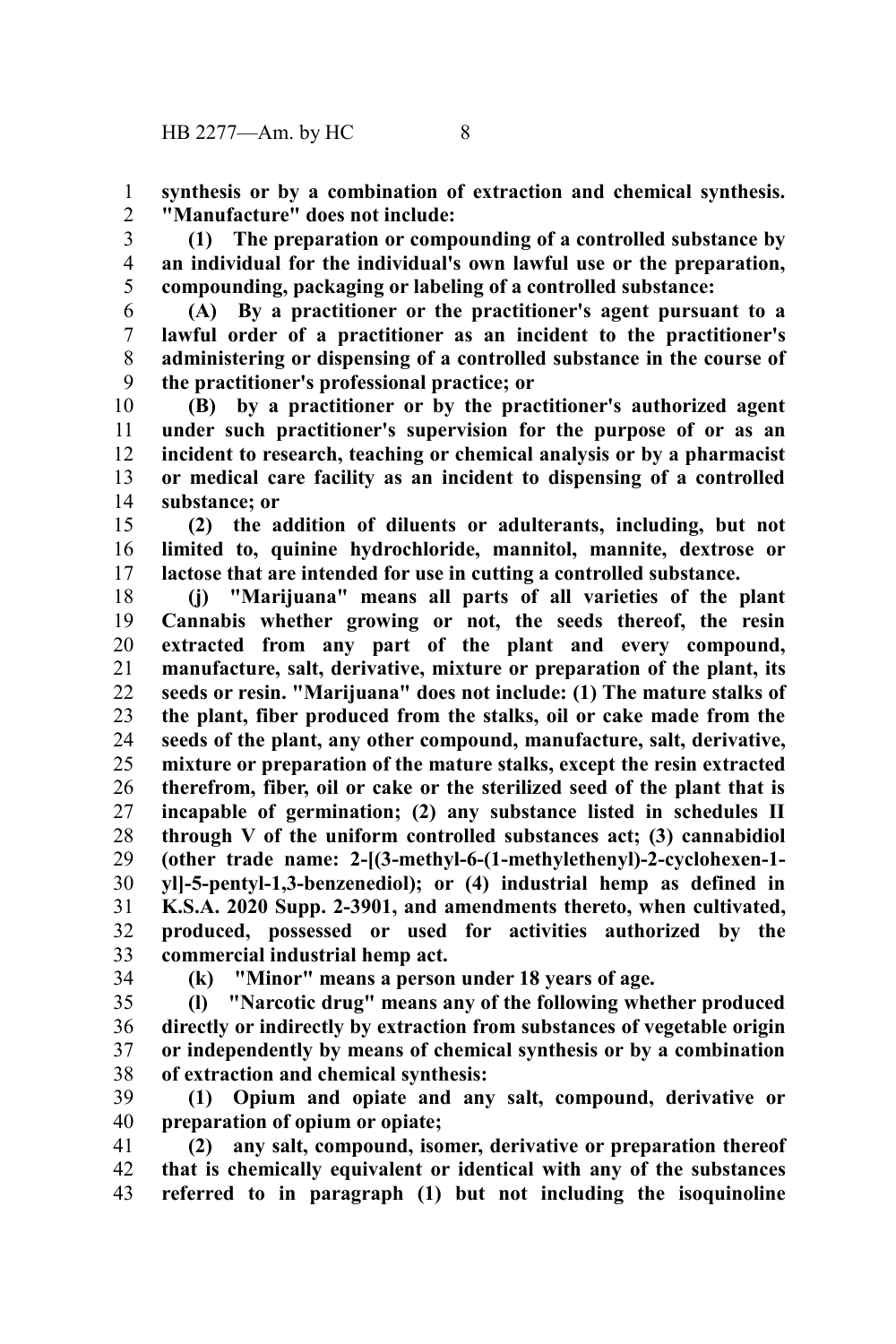**alkaloids of opium;** 1

2

**(3) opium poppy and poppy straw;**

**(4) coca leaves and any salt, compound, derivative or preparation of coca leaves and any salt, compound, isomer, derivative or preparation thereof that is chemically equivalent or identical with any of these substances, but not including decocainized coca leaves or extractions of coca leaves that do not contain cocaine or ecgonine.** 3 4 5 6 7

**(m) "Opiate" means any substance having an addiction-forming or addiction-sustaining liability similar to morphine or being capable of conversion into a drug having addiction-forming or addictionsustaining liability. "Opiate" does not include, unless specifically designated as controlled under K.S.A. 65-4102, and amendments thereto, the dextrorotatory isomer of 3-methoxy-n-methylmorphinan and its salts (dextromethorphan). "Opiate" does include its racemic and levorotatory forms.** 8 9 10 11 12 13 14 15

**(n) "Opium poppy" means the plant of the species Papaver somniferum l. except its seeds.** 16 17

**(o) "Person" means an individual, corporation, government or governmental subdivision or agency, business trust, estate, trust, partnership, association or any other legal entity.** 18 19 20

**(p) "Poppy straw" means all parts, except the seeds, of the opium poppy, after mowing.** 21 22

**(q)** "Possession" means having joint or exclusive control over an item with knowledge of and intent to have such control or knowingly keeping some item in a place where the person has some measure of access and right of control. 23 24 25 26

(r) **"School property" means property upon which is located a structure used by a unified school district or an accredited nonpublic school for student instruction or attendance or extracurricular activities of pupils enrolled in kindergarten or any of the grades one through 12. This definition shall not be construed as requiring that school be in session or that classes are actually being held at the time of the offense or that children must be present within the structure or on the property during the time of any alleged criminal act. If the structure or property meets the above definition, the actual use of that structure or property at the time alleged shall not be a defense to the crime charged or the sentence imposed.** 27 28 29 30 31 32 33 34 35 36 37

(s)*(r)* **"Simulated controlled substance" means any product that identifies itself by a common name or slang term associated with a controlled substance and that indicates on its label or accompanying promotional material that the product simulates the effect of a controlled substance.** 38 39 40 41 42

Sec. -2. 3. K.S.A. 2020 Supp. 21-5111 - is and 21-5701 are hereby 43